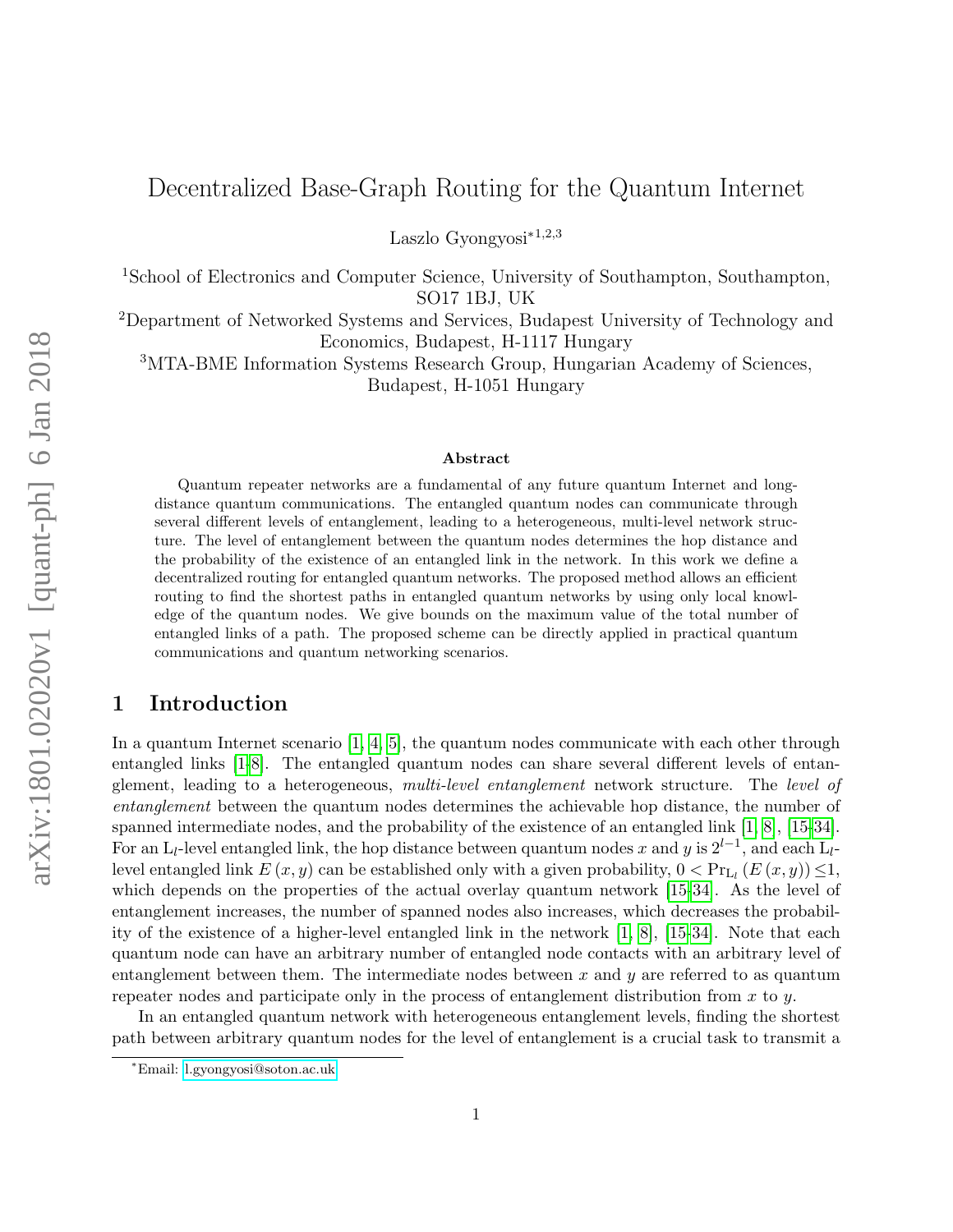message between the nodes in as few steps as possible. Since in practical scenarios there is no global knowledge available about the nodes or about the properties of the entangled links, the routing has to be performed in a decentralized manner. In particular, our decentralized routing uses only local knowledge about the nodes and their neighbors and their shared level of entanglement.

Here we show that the probability that a specific level of entanglement exists between the quantum nodes in the entangled overlay quantum network  $N$  is proportional to the L1 distance of the nodes in an n-sized base-graph. We have found that the probability distribution of the entangled links can be described by an inverse  $k$ -power distribution, where  $k$  is the dimension of the base-graph  $G^k$ , making it possible to achieve an  $\mathcal{O}(\text{log}n)^2$  decentralized routing in an entangled overlay quantum network. A k-dimensional base-graph contains all quantum nodes and entangled links of the overlay quantum network via a set of nodes and edges such that each link preserves the level of entanglement and corresponding probabilities. Specifically, the construction of the base-graph of an entangled overlay network is a challenge, since in a practical decentralized networking scenario, there is no global knowledge about the exact local positions of the nodes or other coordinates. Particularly, mapping from the entangled overlay quantum network to a base-graph has to be achieved without revealing any routing-related information by security assumptions. It is necessary to embed the entangled overlay quantum network with the probabilistic entangled links onto a simple base-graph if we want to achieve an efficient decentralized routing. As we show by utilizing sophisticated mathematical tools, the problem of embedding can be reduced to a statistical estimation task, and thus the base-graph can be prepared for the decentralized routing. Therefore, the shortest path in the heterogeneous entanglement levels of the quantum network can be determined by the L1 metric in the base-graph. Precisely, since the probability of a high-level entangled link between the nodes is lower than the probability of a low-level entanglement, we can assign positions to the quantum nodes in the base-graph according to the a posteriori distribution of the positions.

We show that the proposed method can be applied for an arbitrary-sized entangled quantum network, and by utilizing entangled links, our decentralized routing does not require transmission of any routing-related information in the network. We also reveal the diameter bounds of a multi-level entangled quantum network, where the diameter refers to the maximum value of the shortest path (the total number of entangled links in a path) between a source and a target quantum node.

The novel contributions of our paper are as follows:

- We define a decentralized routing for the quantum Internet. We construct a special graph, called base-graph, that contains all information about the quantum network to perform a high performance routing.
- We show that the probability distribution of the entangled links can be modeled by a specific distribution in a base-graph.
- The proposed method allow us to perform efficient routing to find the shortest paths in entangled quantum networks by using only local knowledge of the quantum nodes.
- We derive the computational complexity of the proposed routing scheme.
- We give bounds on the maximum value of the total number of entangled links of the path.

This paper is organized as follows. In Section [2,](#page-2-0) the proposed decentralized routing approach is discussed. Section [3](#page-8-0) provides the computational complexity of the scheme. In Section [4](#page-9-0) the diameter bounds are derived. Finally, Section [5](#page-10-0) concludes the paper. Supplemental information is included in the Appendix.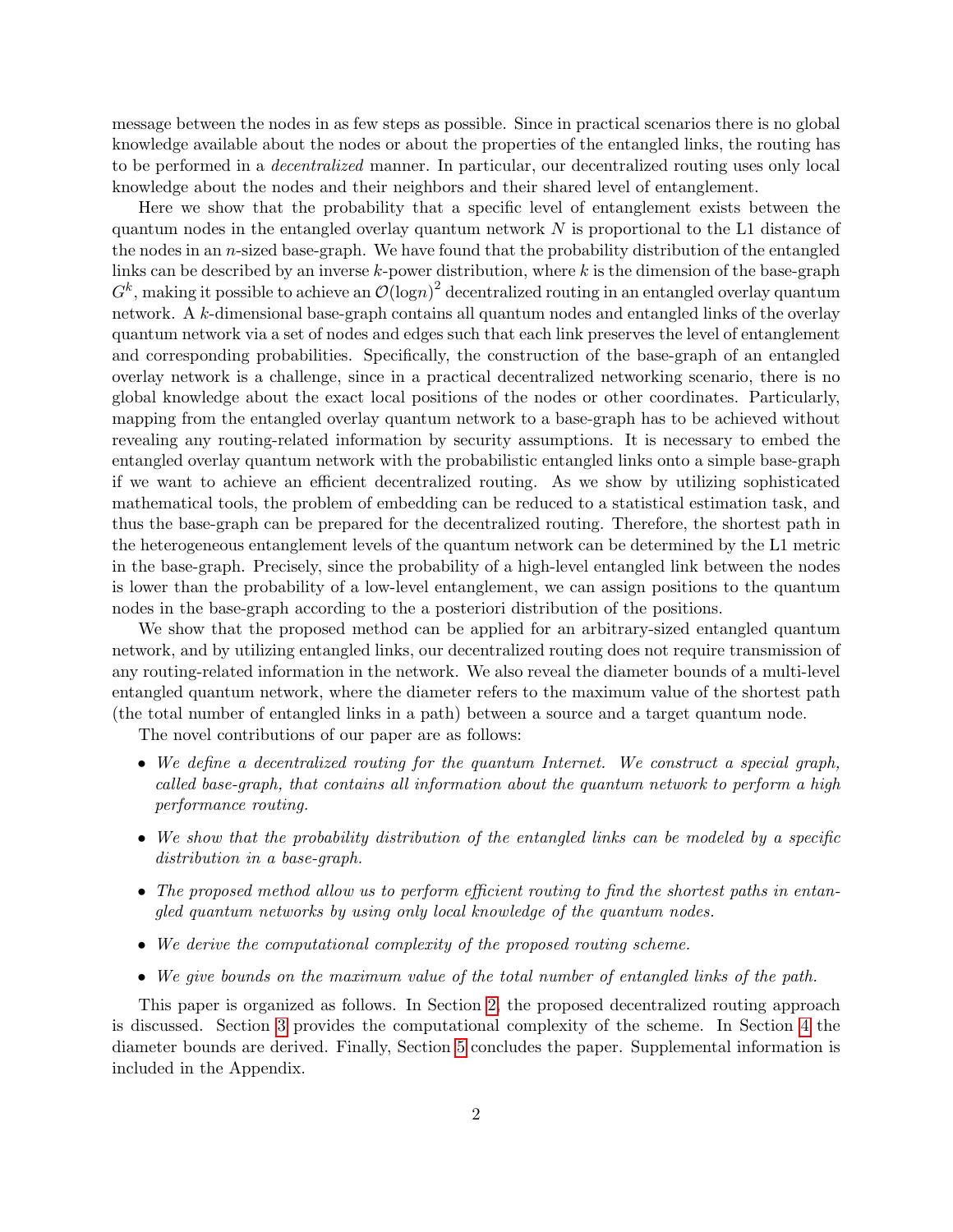# <span id="page-2-0"></span>2 Decentralized Routing Algorithm

Let us formalize our statements in a strict mathematical manner. Let V refer to the nodes of an overlay entangled quantum network N, which consists of a transmitter node  $A \in V$ , a receiver node  $B\in V$ , and quantum repeater nodes  $R_i\in V$ ,  $i=1,\ldots,q$ . Let  $E=\{E_i\}$ ,  $j=1,\ldots,m$  refer to a set of edges between the nodes of V, where each  $E_j$  identifies an  $L_l$ -level entanglement,  $l=1,\ldots,r$ , between quantum nodes  $x_j$  and  $y_j$  of edge  $E_j$ , respectively.

An  $N=(V, E)$  overlay quantum repeater network consists of several single-hop and multi-hop entangled nodes, such that the single-hop entangled nodes are directly connected through an  $L_1$ -level entanglement, while the multi-hop entangled nodes communicate through  $L_l$ -level entanglement. The  $d(x, y)$ <sub>L<sub>l</sub></sub> hop distance in N for the L<sub>l</sub>-level entangled nodes  $x, y \in V$  is denoted by

$$
d(x,y)_{\mathcal{L}_l} = 2^{l-1},\tag{1}
$$

with  $d(x, y)_{L_l}$  –1 intermediate nodes between the nodes x and y. The probability that an  $L_l$ level entangled link  $E(x, y)$  exists between  $x, y \in V$  is  $Pr_{L_l}(E(x, y))$ , which depends on the actual network.

An entangled overlay quantum network  $N$  is illustrated in Fig. [1.](#page-3-0) The network consists of single-hop entangled nodes (depicted by grey nodes) and multi-hop entangled nodes (depicted by blue and green nodes) connected by edges. The single-hop entangled nodes are directly connected through an L1-level entanglement, while the multi-hop entangled nodes communicate with each other through  $L_2$  and  $L_3$ -level entanglement. Each entanglement level exists with a given probability.

### 2.1 Base-Graph Construction

The base-graph [\[9](#page-11-4)[-11\]](#page-11-5), [\[14\]](#page-12-1) of an entangled quantum network N is determined as follows. Let V be the set of nodes of the overlay quantum network. Then let  $G<sup>k</sup>$  be the k-dimensional, n-sized finite square-lattice base-graph [\[1\]](#page-11-0), [\[9-](#page-11-4)[10\]](#page-11-6), [\[12-](#page-11-7)[14\]](#page-12-1), with position  $\phi(x)$  assigned to an overlay quantum network node  $x \in V$ , where  $\phi: V \to G^k$  is a mapping function which achieves the mapping from V onto  $G^k$  [\[10\]](#page-11-6).

Specifically, for two network nodes  $x, y \in V$ , the L1 metric in  $G^k$  is denoted by  $d(\phi(x), \phi(y))$ ,  $\phi(x) = (i, k), \phi(y) = (m, o)$  and is defined as

$$
d((j,k),(m,o)) = |m-j| + |o-k|.
$$
 (2)

#### 2.1.1 Connection Probabilities

The  $G^k$  base-graph contains all entangled contacts of all  $x\in V$ . The probability that  $\phi(x)$  and  $\phi(y)$ are connected through an  $L_l$ -level entanglement in  $G^k$  is

<span id="page-2-1"></span>
$$
p(\phi(x), \phi(y)) = \frac{d(\phi(x), \phi(y))^{-k}}{H_n} + c_{\phi(x), \phi(y)},
$$
\n(3)

where

$$
H_n = \sum_z d\left(\phi\left(x\right), \phi\left(z\right)\right) \tag{4}
$$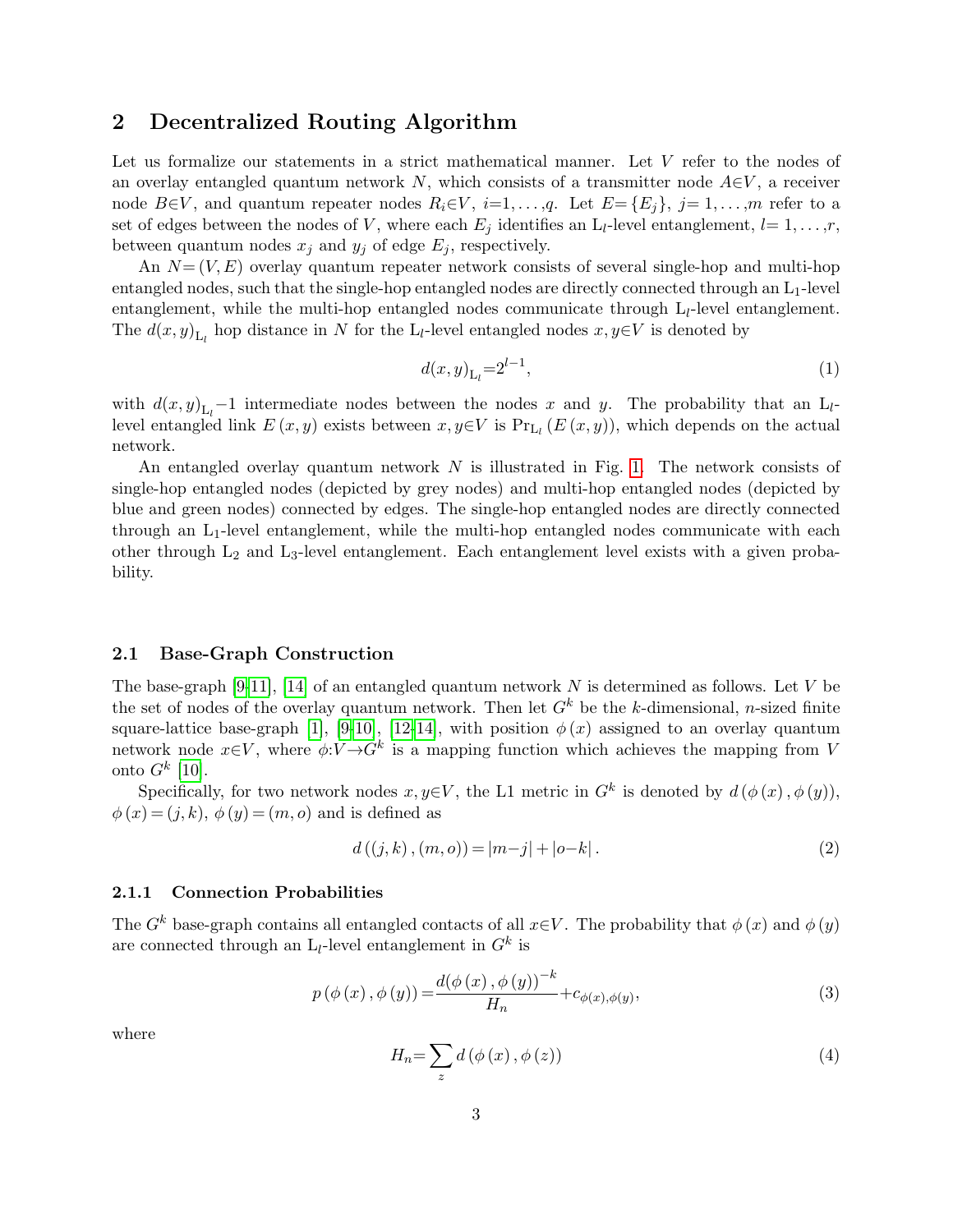

<span id="page-3-0"></span>Figure 1: An entangled overlay quantum network  $N=(V, E)$  with heterogeneous entanglement levels. The network consists of single-hop entangled (grey) nodes with  $L_1$ -level entanglement connection, and multi-hop entangled (blue, green) nodes with  $L_2$  and  $L_3$ -level entangled links. An  $L_l$ -level,  $l= 1, 2, 3$ , entangled link between nodes  $x, y \in V$  is established with probability  $Pr_{L_l}(E(x, y))$ . The overlay network consists of q quantum repeater nodes  $R_i \in V$ ,  $i=1,\ldots,q$  between the transmitter (A) and the receiver (B) nodes. The L<sub>l</sub>-level entangled nodes consist of  $d(x, y)_{L_l} - 1$  intermediate quantum nodes, as depicted by the dashed lines.

is a normalizing term [\[9-](#page-11-4)[10\]](#page-11-6), which is taken over all entangled contacts of node  $\phi(x)$  in  $G<sup>k</sup>$ , while  $c_{\phi(x),\phi(y)}$  is a constant defined as

$$
c_{\phi(x),\phi(y)} = \Pr_{L_l}(E(x,y)) - \frac{d(\phi(x),\phi(y))^{-k}}{H_n},
$$
\n(5)

where  $Pr_{L_l}(E(x, y))$  is the probability that nodes  $x, y \in V$  are connected through an  $L_l$ -level entanglement in the overlay quantum network N.

For an L<sub>l</sub>-level entanglement between  $\phi(x)$  and  $\phi(y)$ ,  $d(\phi(x), \phi(y))$  in  $G^k$  is evaluated as

$$
d(\phi(x), \phi(y)) = 2^{l-1}.
$$
 (6)

Our idea is that the  $Pr_{L_l}(E(x_i, y_i))$  probability of an L<sub>i</sub>-level entanglement connection between nodes  $x_i, y_i \in V$  in the entangled overlay quantum network N can be rephrased directly by the probability of  $p(\phi(x_i), \phi(y_i))$  in the k-dimensional base-graph  $G^k$  via the following distance connection:

$$
d(\phi(x_i), \phi(y_i)) = d(x_i, y_i)_{L_l} = 2^{l-1}.
$$
\n(7)

Between the  $\phi(\cdot)$  configuration of positions of the quantum nodes in  $G^k$  and the set E of the m edges of the overlay network  $V$ , the following conditional probability can be defined:

<span id="page-3-1"></span>
$$
\Pr(E|\phi) = \prod_{E_i=1}^{m} \frac{d(\phi(x_i), \phi(y_i))^{-k}}{H_n} + c_{\phi(x_i), \phi(y_i)},
$$
\n(8)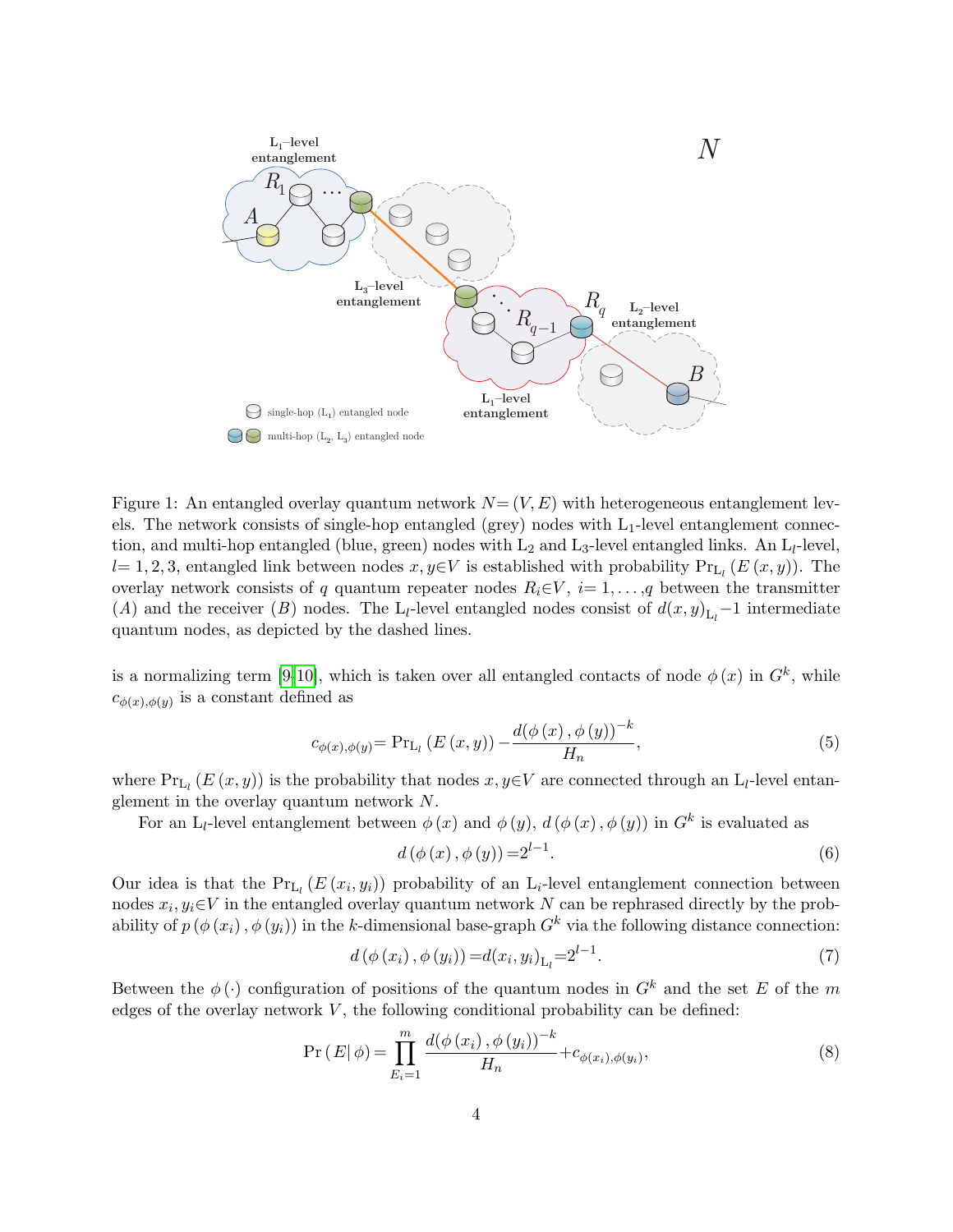where  $x_i, y_i \in V$  are the quantum nodes connected via an entangled link  $E_i$  in the overlay network N.

Thus, the mapping  $V \rightarrow G^k$  holds the connectivity of V via the unique position configurations  $\phi(x_i), \phi(y_i)$  of the overlay nodes such that the probability of an edge in  $G^k$  depends only on the distance  $d(\phi(x_i), \phi(y_i))$  between  $\phi(x_i), \phi(y_i)$  and the corresponding  $Pr_{L_i}(E(x_i, y_i))$  in N.

As follows from [\(8\)](#page-3-1), to maximize  $Pr(E|\phi)$  we have to determine those base-graph  $\phi(x_i) \in G^k$ assignments for all i of overlay nodes  $x_i \in V$  that minimize the product of the  $d(\cdot)$  distances in the base-graph  $G^k$ .

#### 2.1.2 Quantum Nodes and Entangled Links onto a Base-Graph

In particular, using stochastic optimization at a given set of  $m$  edges  $E$  of the overlay quantum network N, finding the positions  $\phi(x_i)$ ,  $\phi(y_i)$ ,  $i = 1, ..., m$  in  $G^k$  can be approached straightforwardly by Bayes' rule as

<span id="page-4-1"></span>
$$
Pr(\phi|E) = \frac{Pr(E|\phi)Pr(\phi)}{Pr(E)},
$$
\n(9)

which characterizes the a posteriori distribution of configuration  $\phi$  at a given set E. Therefore, the  $\phi: V \to G^k$  mapping function which maximizes Pr ( $\phi | E$ ) can be determined via a statistical estimation.

For a candidate distribution  $Pr(\phi)$ ,  $Pr(\phi|E)$  can rewritten without loss of generality as

<span id="page-4-0"></span>
$$
\Pr\left(\phi|E\right) = \frac{\Pr\left(E|\phi\right)\Pr\left(\phi\right)}{\int_{\phi}\Pr\left(E|\phi\right)\Pr\left(\phi\right)d\phi},\tag{10}
$$

which clearly reveals that the determination of  $(10)$ , specifically the computation

$$
\int_{\phi} \Pr(E|\phi) \Pr(\phi) d\phi,\tag{11}
$$

is also hard [\[10-](#page-11-6)[11\]](#page-11-5), [\[14\]](#page-12-1). To solve the problem, Markov chain–based techniques [\[10\]](#page-11-6) can be utilized, allowing us to generate samples of  $\phi$  that conform to a given Pr  $(\phi)$  candidate distribution [\[10\]](#page-11-6) (see Section [2.1.3\)](#page-6-0); this is convenient since we can determine the denominator of  $(10)$ . These techniques require the definition of a proposal density function to stabilize the resulting Markov chain. This stabilization is required to achieve [\(10\)](#page-4-0) via the chain through a sequence of states. A proposal density function  $q(r|s)$  proposes a next state  $s^*$  given a state  $s_i$ .

On the other hand, the stabilization procedure also requires the swapping [\[10-](#page-11-6)[11\]](#page-11-5), [\[14\]](#page-12-1) of position information  $\phi(x_i)$  and  $\phi(y_i)$  between any two nodes  $\phi(x_i)$ ,  $\phi(y_i) \in G^k$  subject to some constraints. The swapping operation between two nodes does not change the physical-level connections. However, assuming a classical communication channel for this purpose, the swapping would lead to serious security issues [\[10,](#page-11-6) [14\]](#page-12-1).

#### 2.1.3 Swapping by Quantum Teleportation

As we prove here, by utilizing entangled links between nodes, our solution requires no transmission of information  $\phi(x_i)$  and  $\phi(y_i)$  between the nodes  $x_i, y_i \in V$  of the overlay network for stabilization. Particularly, our stabilization procedure uses quantum teleportation between nodes, which does not require transmission of any routing-related information in the network, as follows.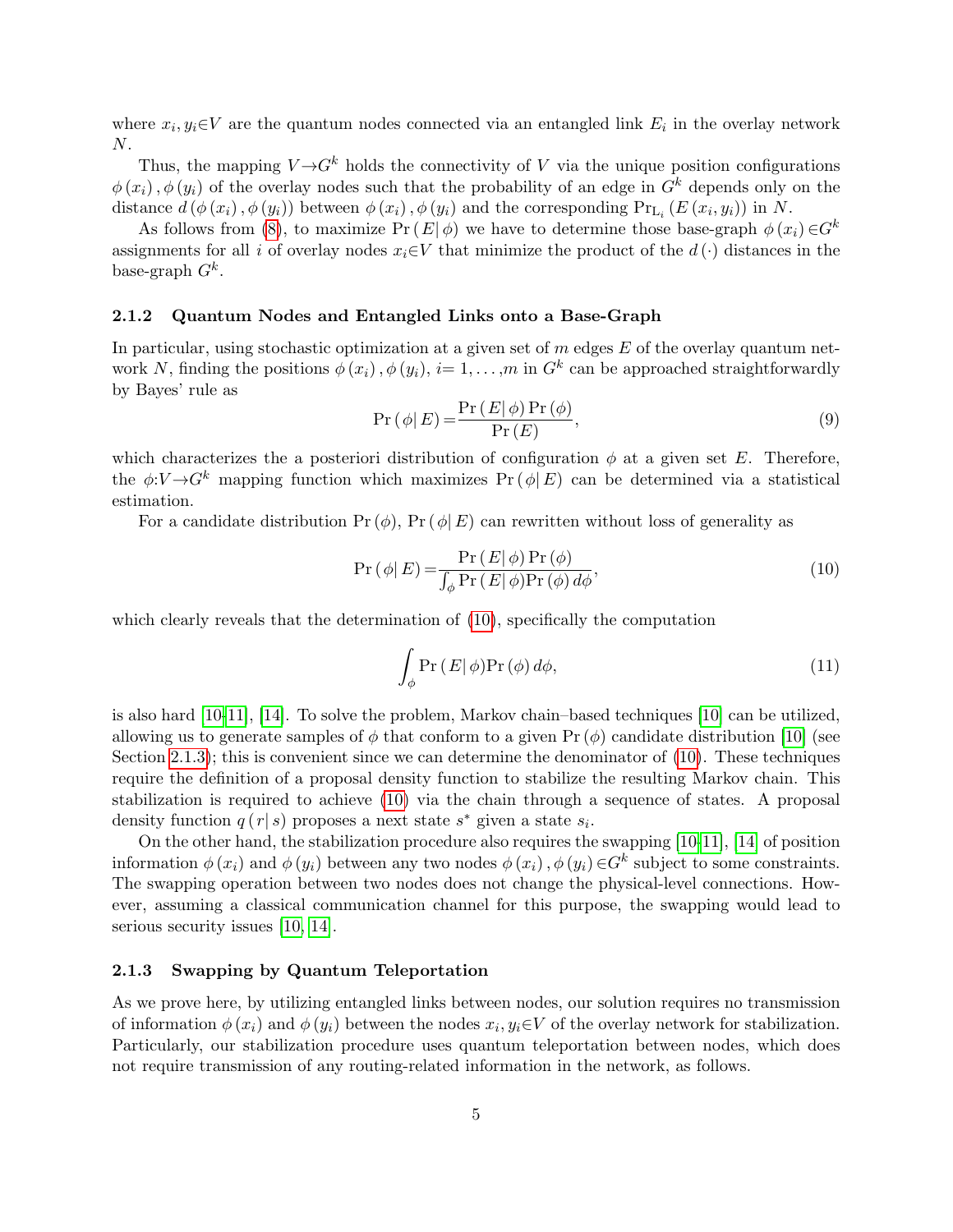Let's assume that quantum nodes  $x_i, y_i \in V$  are selected for swapping from the entangled overlay network N, associated with  $G^k$  position information  $\phi(x_i)$  and  $\phi(y_i)$ . Let  $u_j$  refer to the  $j^{th}$  neighbor quantum node of  $x_i$ ,  $\{x_i, u_j\} \in E$  with position  $\phi(u_j) \in G^k$ , and let  $v_j$  identify the  $j^{th}$  neighbor quantum node of  $y_i$ ,  $\{y_i, v_j\} \in E$  with position  $\phi(v_j) \in G^k$ . In the first phase, all neighbor nodes of  $x_i, y_i$  locally prepare the quantum systems  $|\phi(u_j)\rangle$  and  $|\phi(v_j)\rangle$ . Using the L<sub>l</sub>-level entangled links between  $u_j$  and  $x_i$ ,  $v_j$  and  $y_i$ , all neighbor quantum nodes teleport their local quantum system to  $x_i$  and  $y_i$ . This is possible since all nodes of V are connected through an  $L_l$ -level entanglement in N, and therefore, an arbitrary neighbor node is at least connected through an  $L_1$ -level (direct) entanglement.

Specifically, for  $\forall j$ , the neighbor node  $u_j$  teleports  $|\phi(u_j)\rangle$  to  $x_i$ , while all  $v_j$  teleports  $|\phi(v_j)\rangle$ to  $y_i$ , respectively. In the next step, for  $\forall j$  the nodes  $x_i$  and  $y_i$  measure their states  $|\phi(u_j)\rangle$  and  $|\phi(v_i)\rangle$  via a local measurement M, which yields

$$
M | \phi (u_j) \rangle = \phi (u_j) \tag{12}
$$

and

$$
M|\phi(v_j)\rangle = \phi(v_j). \tag{13}
$$

Using the results of the local measurements, the two nodes  $x_i$  and  $y_i$  determine the following quantities:

$$
\zeta(x_i, y_i) = \prod_{\{x_i, u_j\} \in E} (\phi(x_i) - \phi(u_j)) \prod_{\{y_i, v_j\} \in E} (\phi(y_i) - \phi(v_j)),
$$
\n(14)

and

$$
\Phi(x_i, y_i) = \prod_{\{x_i, u_j\} \in E} (\phi(y_i) - \phi(u_j)) \prod_{\{y_i, v_j\} \in E} (\phi(x_i) - \phi(v_j)).
$$
\n(15)

In the final step, the two nodes  $x_i$  and  $y_i$  make a decision regarding their location information swapping.

Particularly, if

$$
\zeta(x_i, y_i) \ge \Phi(x_i, y_i), \qquad (16)
$$

then nodes  $x_i, y_i$  perform the swapping operation, which yields

$$
M \mid \phi(y_i) \rangle \equiv \phi(x_i) \tag{17}
$$

at  $x_i$ , and

$$
M | \phi (x_i) \rangle \equiv \phi (y_i) \tag{18}
$$

at  $y_i$ , with unit probability

$$
p_{swap}(\phi(x_i), \phi(y_i)) = 1.
$$
\n<sup>(19)</sup>

If

$$
\zeta(x_i, y_i) \langle \Phi(x_i, y_i), \qquad (20)
$$

then nodes  $x_i, y_i$  swap their position information only with probability

$$
p_{swap}(\phi(x_i), \phi(y_i)) = \zeta(x_i, y_i) / \Phi(x_i, y_i), \qquad (21)
$$

which is also a possible scenario if the nodes  $x_i, y_i$  are uniformly selected at random [\[11\]](#page-11-5).

Applying the swapping procedure for all node pairs of  $V$  provably stabilizes the chain since it leads to the convergence of the  $\phi(\cdot)$  positions to a state which allows us to perform efficient decentralized routing in the  $G<sup>k</sup>$  base-graph, using the L1 metric.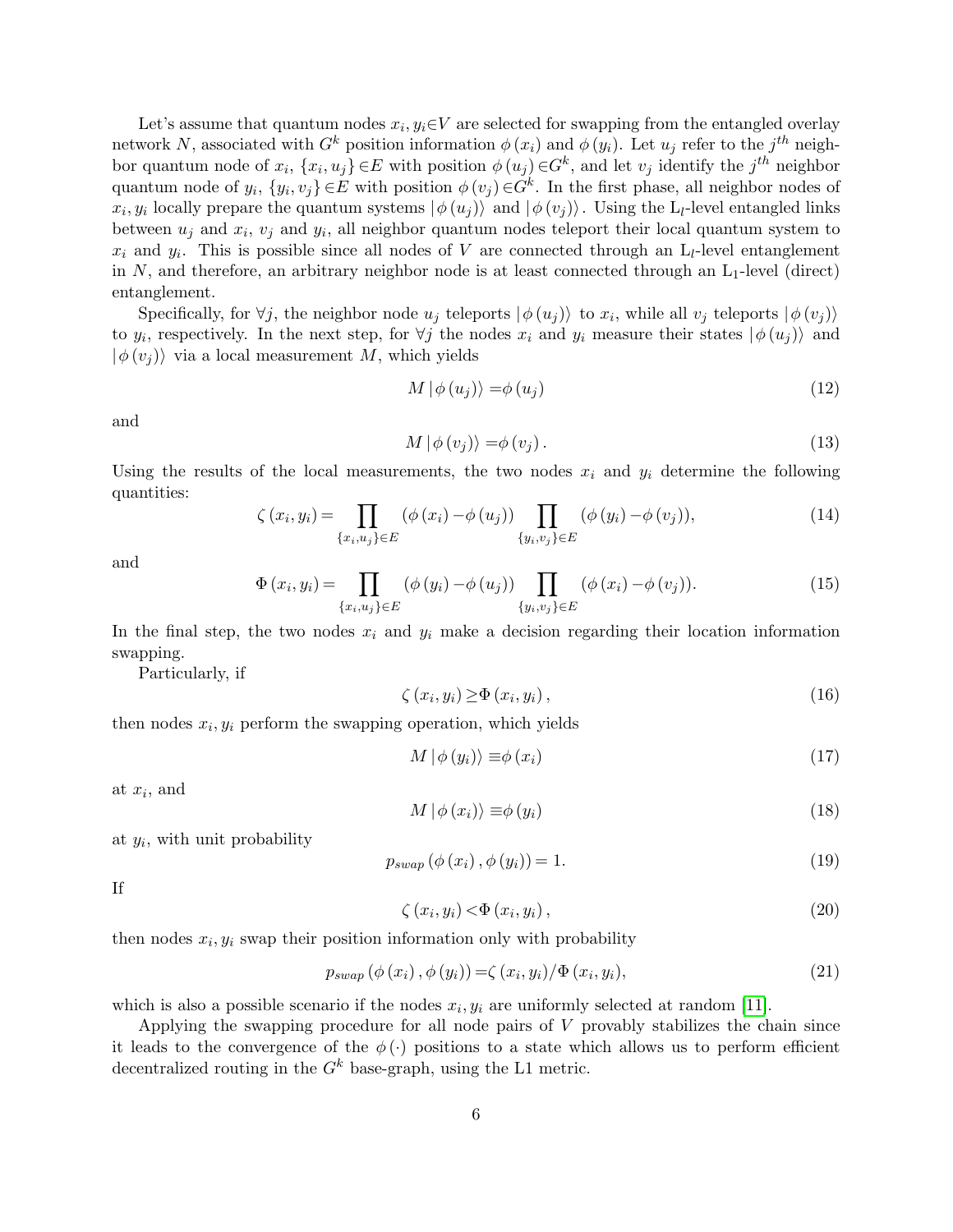<span id="page-6-0"></span>Markov Chain The Markov chain for the base-graph construction is defined as follows. Let  $\phi_2$  be the  $x_i, y_i$ -swap of  $\phi_1$ , such that  $\phi_1(x_i) = \phi_2(y_i)$ ,  $\phi_1(y_i) = \phi_2(x_i)$ , and  $\phi_1(z_i) = \phi_2(z_i)$  for all  $z_i \neq x_i, y_i$  [\[10,](#page-11-6) [14\]](#page-12-1).

Then let the Markov chain defined by transition matrix [\[10\]](#page-11-6)  $T(\phi_1, \phi_2)$ , as  $T(\phi_1, \phi_2)$  $=\Omega(\phi_1,\phi_2)\in(\phi_1,\phi_2)$ , where  $\phi_1\neq\phi_2$ . If  $\phi_2$  is the  $x_i,y_i$ -swap of  $\phi_1$ , then  $\Omega(\phi_1,\phi_2)=1/\left(n+\left(\begin{array}{c}n\ 0\end{array}\right)\right)$  $\binom{n}{2}$ , and  $\Omega$  ( $\phi(x_i)$ ,  $\phi(y_i)$ ) = 0 otherwise [\[10\]](#page-11-6). The term  $\varepsilon$  ( $\phi_1$ ,  $\phi_2$ ) is defined as

$$
\varepsilon(\phi_1, \phi_2) = \min\left(1, \prod_{E_i \in E(x \vee y)} \frac{d(\phi_1(x_i), \phi_1(y_i))^k + c_{\phi_1(x_i), \phi_1(y_i)}}{d(\phi_2(x_i), \phi_2(y_i))^k + c_{\phi_2(x_i), \phi_2(y_i)}}\right),
$$
\n(22)

where  $E(x\vee y)$  refers to the edges connected to  $x\in V$  or  $y\in V$ ; therefore,  $\varepsilon(\phi_1,\phi_2)$  can be determined via each node by only its local edge information.

As one can readily check, the chain with  $T(\phi_1, \phi_2)$  has Pr ( $\phi | E$ ) (see [\(9\)](#page-4-1)) as its stationary distribution.

#### 2.2 Routing in the Base-Graph

The routing in the k-dimensional base-graph  $G^k$  is performed via a decentralized algorithm A as follows. After we have determined the base-graph  $G<sup>k</sup>$  of the entangled overlay quantum network  $N$ , we can apply the L1 metric to find the shortest paths. Since the probability that two arbitrary entangled nodes  $\phi(x)$ ,  $\phi(y)$  are connected through an L<sub>l</sub>-level entanglement is  $p(\phi(x), \phi(y))$  (see [\(3\)](#page-2-1)), this probability distribution associated with the entangled connectivity in  $G<sup>k</sup>$  allows us to achieve efficient decentralized routing via  $A$  in the base-graph.

Using the L1 distance function, a greedy routing (which always selects a neighbor node closest to the destination node in terms of  $G<sup>k</sup>$  distance function d and does not select the same node twice) can be straightforwardly performed in  $G<sup>k</sup>$  to find the shortest path from any quantum node to any other quantum node, in

$$
\mathcal{O}(\log n)^2\tag{23}
$$

steps on average (see Section [3\)](#page-8-0), where *n* is the size of the network of  $G^k$ .

Note that the nodes know only their local links (neighbor nodes) and the target position. It also allows us to avoid dead-end nodes (where the routing would stop) by some constraints on the degrees of the nodes, which can be directly satisfied through the settings of the overlay quantum network.

The decentralized algorithm A in the k-dimensional n-sized base-graph  $G^k$  is characterized by the following diameter bounds.

In our setting, the  $D(G^k)$  diameter of  $G^k$  refers to the maximum value of the shortest path (total number of edges on a path) between any pair of mapped nodes in  $G<sup>k</sup>$ .

Then, for the  $D(\mathcal{A})$  minimal number of steps required by  $\mathcal A$  follows that

$$
D(\mathcal{A}) \ge D\left(G^k\right). \tag{24}
$$

We show that for any  $G^k$  with  $p(\phi(x), \phi(y))$  (see [\(3\)](#page-2-1)) probability for the entangled links between an arbitrary  $\phi(x)$ ,  $\phi(y) \in G^k$ , the relation

$$
D(\mathcal{A}) \le \mathcal{O}(\log n)^2 \tag{25}
$$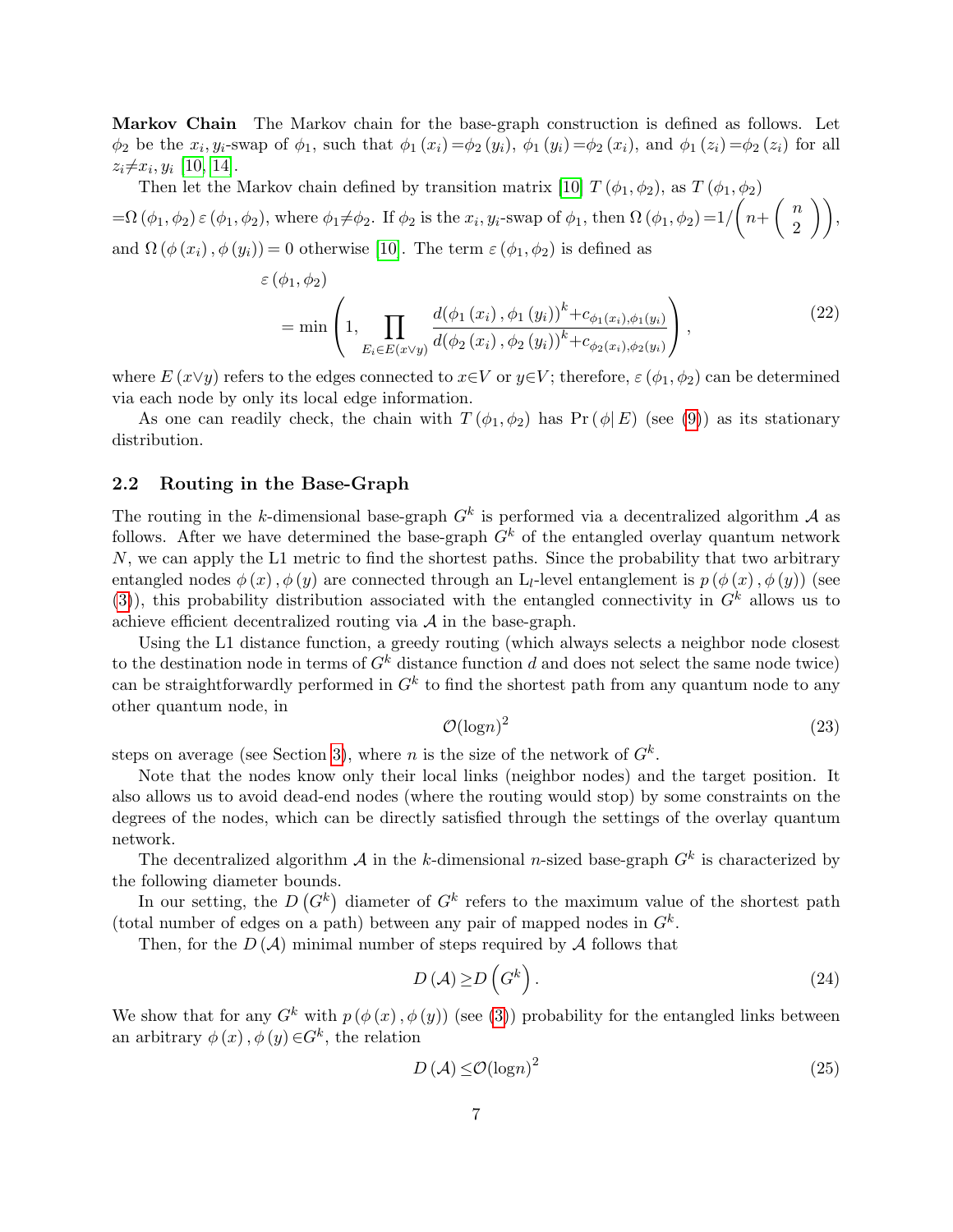holds.

In Section [3](#page-8-0) we prove that for any  $G^k$ , the relation

$$
D(\mathcal{A}) \ge D\left(G^k\right) \le \mathcal{O}(\log n)^2 \tag{26}
$$

holds.

In Fig. [2,](#page-7-0) a  $G^k$ ,  $k=2$  dimensional base-graph is depicted with entangled nodes  $\phi(A) \in G^2$ ,  $\phi(R_i) \in G^2$ ,  $i=1,2,3$ , where  $A \in V$  is a transmitter node in the overlay quantum network V, while  $R_i \in V$  are quantum repeater nodes in N. The nodes are connected through an  $L_i$ -level entanglement in N with probability  $Pr_{L_i}(A, R_i)$ . In the base-graph  $G^2$ , the mapped nodes  $\phi(A), \phi(R_i)$  are connected with probability  $p(\phi(A), \phi(R_i)) = \frac{d(\phi(A), \phi(R_i))^{-2}}{\sum_{z} d(\phi(A), \phi(R_z))^{-2}} + c_{\phi(A), \phi(R_i)}$ , where  $d(\phi(A), \phi(R_i)) = 2^{i-1}$ .



<span id="page-7-0"></span>Figure 2: A  $G^2$  base-graph of an overlay quantum network N, with entangled nodes  $\phi(A)$ ,  $\phi(R_i)$ ,  $i= 1, 2, 3$ , where  $A\in V$  is a transmitter node in the overlay quantum network N, while  $R_i\in V$  are quantum repeater nodes in N. In N, nodes A and  $R_1$  are connected through  $L_1$ -level entanglement with probability  $Pr_{L_1}(A, R_1)$ , nodes A and  $R_2$  are connected via L<sub>2</sub>-level entanglement with probability  $Pr_{L_2}(A, R_2)$ , while A and  $R_3$  have an L<sub>3</sub>-level entanglement connection with probability  $Pr_{L_3}(A, R_3)$ . The probability that nodes are connected in  $G^2$  is  $p(\phi(A), \phi(R_1)), p(\phi(A), \phi(R_2)),$ and  $p(\phi(A), \phi(R_3))$ .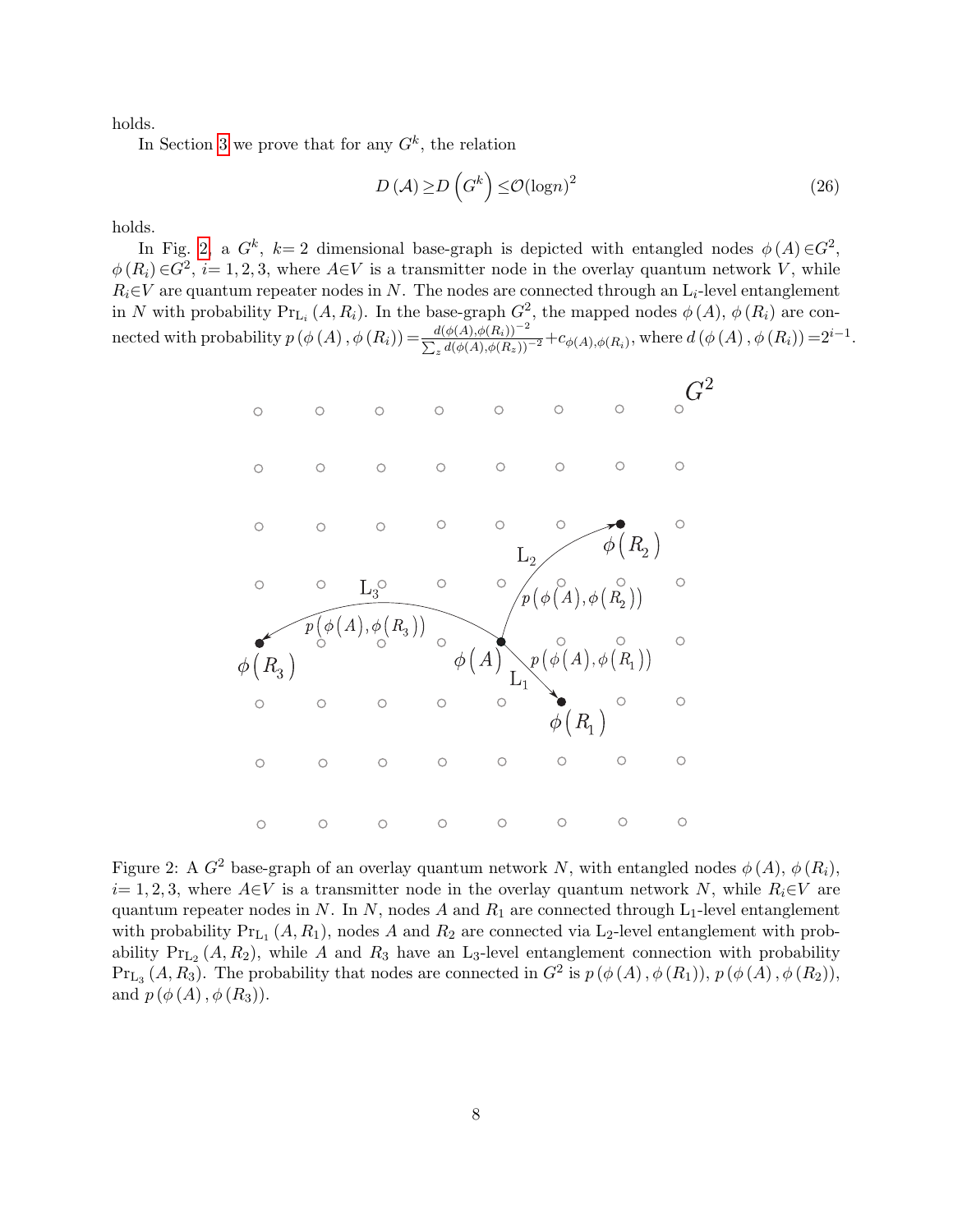## <span id="page-8-0"></span>3 Routing Complexity

In this section we prove that for our decentralized algorithm  $A$ , for an arbitrary k-dimensional *n*-size base-graph  $G^k$ , the relation of

<span id="page-8-1"></span>
$$
D(\mathcal{A}) \le \mathcal{O}(\log n)^2 \tag{27}
$$

holds.

Utilizing the tessellation of  $B_n$  for m times results in end squares with side length  $n^{\gamma^m}$ , for which situation m events,  $A_1, \ldots, A_m$ , exist [\[12\]](#page-11-7). In this case, the resulting bound on the diameter is

$$
D\left(G^2\right) \le 2^{m+2} n^{\gamma^m}.\tag{28}
$$

It can be verified that

$$
m = (\log \log n - \log \log \log n + \log (4\gamma - k) - \log K) / \log \gamma^{-1},\tag{29}
$$

where  $K$  is a constant [\[10-](#page-11-6)[12\]](#page-11-7), and

$$
\gamma^m = \frac{K \log \log n}{(4\gamma - k) \log n},\tag{30}
$$

threfore, the diameter bound is as

$$
D\left(G^2\right) \leq (\log n)^C,\tag{31}
$$

for some constant  $C>0$ , which leads to

$$
\lim_{n \to \infty} \Pr\left(D\left(G^2\right) \leq (\log n)^C\right) = 1. \tag{32}
$$

Note that that the probability that an event  $A_i$  occurs (i.e., there is no edge between the  $n^{\gamma^i}$  side subsquares) is bounded by

$$
\Pr\left(A_i\right) \leq n^4 e^{-Zn^{\gamma^{i-1}}(4\gamma - k)},\tag{33}
$$

where  $Z>0$  is a constant, while  $n^{\gamma^{i-1}}$  refers to the large subsquare which is tessellated by the  $n^{\gamma^i}$ side sub-subsquares, respectively. Thus,

$$
\Pr\left(A_1 \wedge \ldots \wedge A_m\right) \le mn^4 e^{-Zn^{\gamma^m}(4\gamma - k)}.
$$
\n(34)

To verify the upper bound [\(27\)](#page-8-1), we use the fact that for any  $\phi(x) \in G^2$ , by theory

$$
\sum_{\phi(y)\in G^2, \phi(y)\neq \phi(x)} \left( d(\phi(x) - \phi(y)) \right)^{-2} \le 4 \log(6n) \tag{35}
$$

from which the probability

$$
Pr(\phi(y) | \phi(x))
$$
\n(36)

that from node  $\phi(x)$  a given  $\phi(y)$  is selected is lower bounded by

$$
\Pr\left(\phi\left(y\right)|\phi\left(x\right)\right) \ge \frac{d(\phi\left(x\right) - \phi\left(y\right))^{-2}}{4\log\left(6n\right)}.\tag{37}
$$

Then let  $e_j$ , be an event that from node  $\phi(x)$  a set  $S_j$  of nodes can be selected by A, where

$$
j \in [\text{loglog} n, \text{log} n],\tag{38}
$$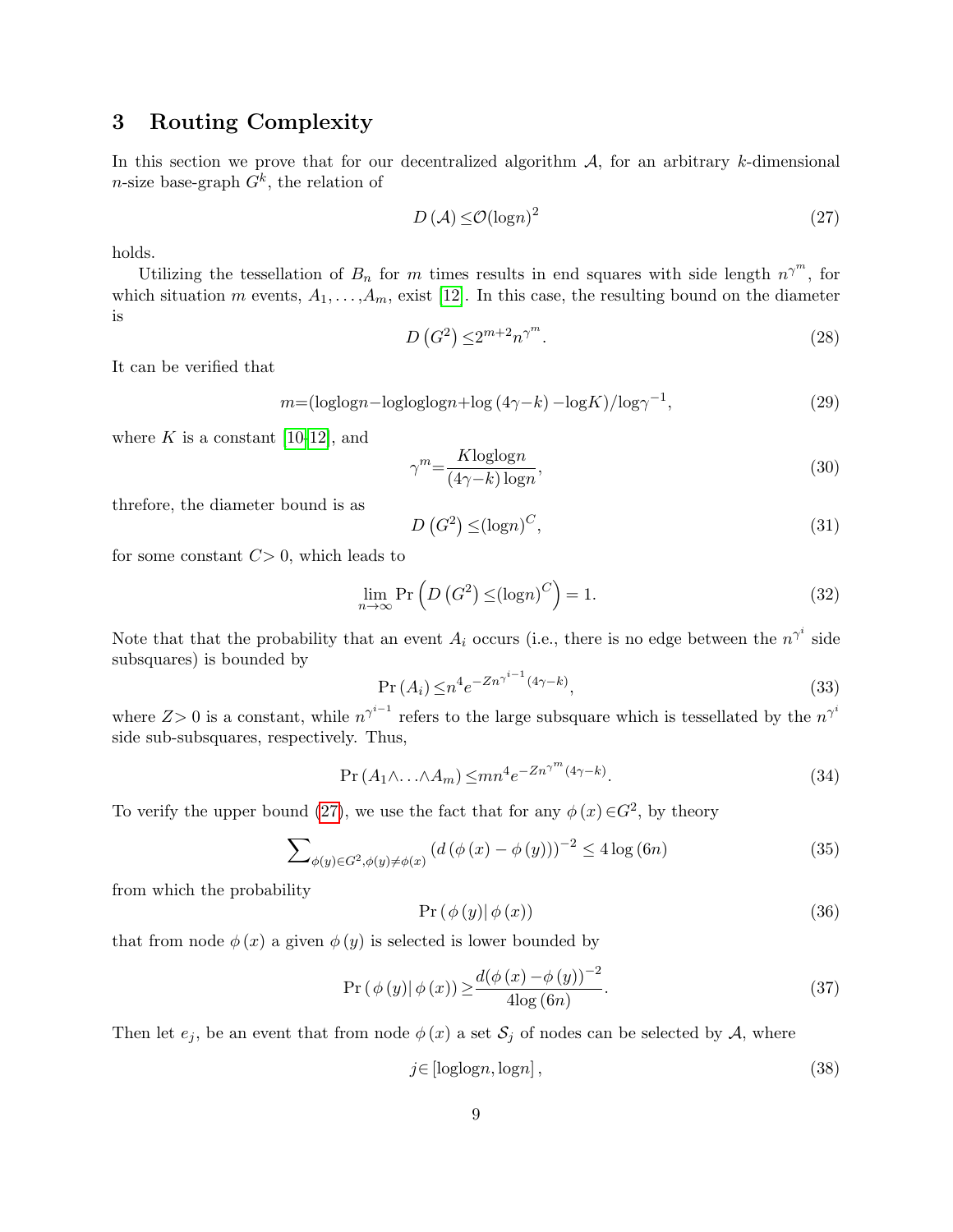such that  $S_j$  are within L1 distance  $2^j$  from the target node  $\phi(B)$ .

In set  $S_j$ , each node is within the L1 distance

$$
2^{j+1} + 2^j < 2^{j+2} \tag{39}
$$

of  $\phi(x)$ . After some calculations [9,12], the probability that an event  $e_i$  occurs is

$$
\Pr\left(e_j\right) \ge \frac{1}{64\log\left(6n\right)}.\tag{40}
$$

Therefore, if the current node is  $\phi(x)$ , and

$$
2^{j} < d(\phi(x), \phi(B)) \le 2^{j+1}
$$
\n(41)

holds for the L1 distance, then the number of steps are upper bounded by the mean  $E(X_i)$  of an geometric random variable

$$
X_j, E(X_j) = \frac{1}{\Pr(e_j)} = \mathcal{O}(\log n). \tag{42}
$$

Since the number of such events is maximized in logn, it immediately follows that the total number of steps in  $G^2$  is on average at most  $\mathcal{O}(\log n)^2$ , thus

$$
D(\mathcal{A}) \le \log n \frac{1}{\Pr(e_j)} = \mathcal{O}(\log n)^2,\tag{43}
$$

which holds for an arbitrary, k-dimensional *n*-size base-graph  $G^k$ .

### <span id="page-9-0"></span>4 Diameter Bounds

Here we derive the diameter bounds for a  $k=2$  dimensional *n*-size base-graph  $G^2$ . The results can be extended for arbitrary dimensions.

Let  $B_n$  be a box of size  $n \times n$  that contains  $G^2$ . Let  $S_i$  be a subsquare of  $B_n$  of side length  $n^{\gamma}$ , where

$$
k/4 < \gamma < 1,\tag{44}
$$

and let subdivide each  $S_i$  into smaller sub-subsquares  $S_{ik}$  of side length  $n^{\gamma^2}$  [\[12\]](#page-11-7).

Let  $A_1$  be the event that there exists at least two subsquares  $S_i$  and  $S_j$  in  $B_n$  such that there is no exists edge between them. Similarly, let  $A_2$  identify the event that there exists at one  $S_i$  in  $B_n$ such that there are two sub-subsquares  $S_{ik}$  in  $S_i$  which are not connected by edge. In particular, assuming a  $G^2$  for which  $A_1$  is violated means that subsquares  $S_i$  and  $S_j$  are connected by at least one edge, thus without loss of generality,

$$
D\left(G^2\right) \le 2D_{\text{max}}\left(S_i\right) + 1,\tag{45}
$$

where  $D_{\text{max}}(S_i)$  identifies the largest diameter of the subsquares of side length  $n^{\gamma}$ . By similar assumptions, if  $A_2$  is violated then exist edge between at least two sub-subsquares  $S_{ik}$  of any  $S_i$ , therefore

$$
D\left(G^2\right) \le 4D_{\text{max}}\left(S_{ik}\right) + 3,\tag{46}
$$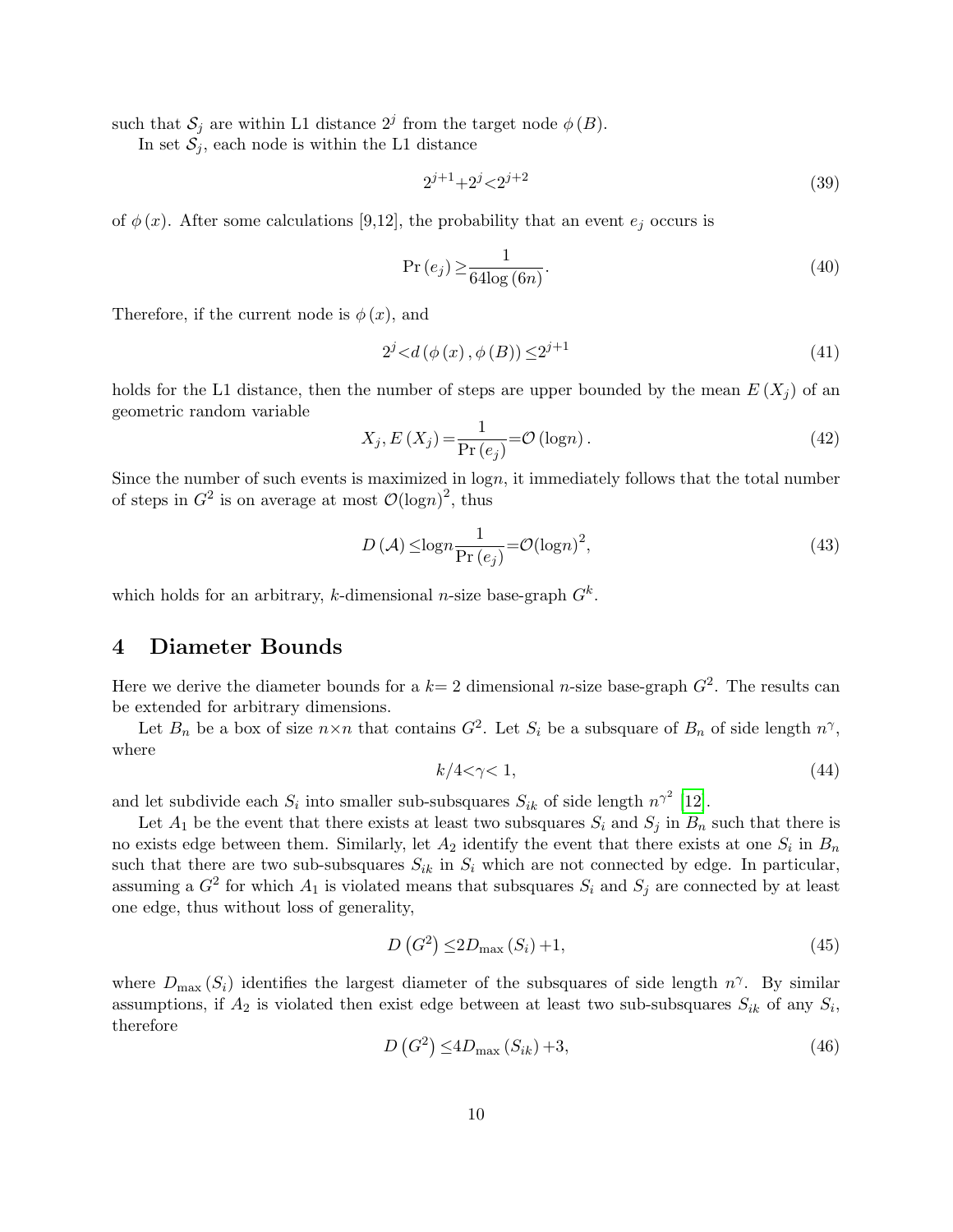where  $D_{\text{max}}(S_{ik})$  is the largest diameter of the sub-subsquares of side length  $n^{\gamma^2}$ , respectively. As follows, in this case there exists a path of length

$$
D\left(G^2\right) \le 4D_{\text{max}}\left(S_{ik}\right) + 3\tag{47}
$$

in  $B_n$  which connects any two mapped nodes  $\phi(x)$ ,  $\phi(y)$  in  $G^2$ .

A tessellation of a base-graph  $G<sup>2</sup>$  of an overlay quantum network N for which these events are violated are illustrated in Fig. [3.](#page-10-1) The  $B_n$  box contains  $G^2$ , with subsquares  $S_i$ , and sub-subsquares  $S_{ik}$ . The nodes are connected through  $L_1, L_2$  and  $L_3$ -level entanglement in N.



<span id="page-10-1"></span>Figure 3: A tessellation of  $B_n$  of the base-graph  $G^2$  of an overlay quantum network N onto  $n^{\gamma}$  side subsquare  $S_i$ , and  $n^{\gamma^2}$  side sub-subsquare  $S_{ik}$ , where  $k/4<\gamma<1$ . The nodes are connected through  $L_1, L_2$  and  $L_3$ -level entangled links in the overlay network, with source node A and target node B. The points between  $\phi(A)$  and  $\phi(B)$  refer to the repeater quantum nodes.

## <span id="page-10-0"></span>5 Conclusions

In this work we proposed a method to perform efficient decentralized routing in the entangled networks of the quantum Internet. Our solution allows us to find the shortest path in multi-level entangled quantum networks of the quantum Internet, using only local knowledge of the nodes. We showed that the entangled network structure can be embedded onto a base-graph, keeping the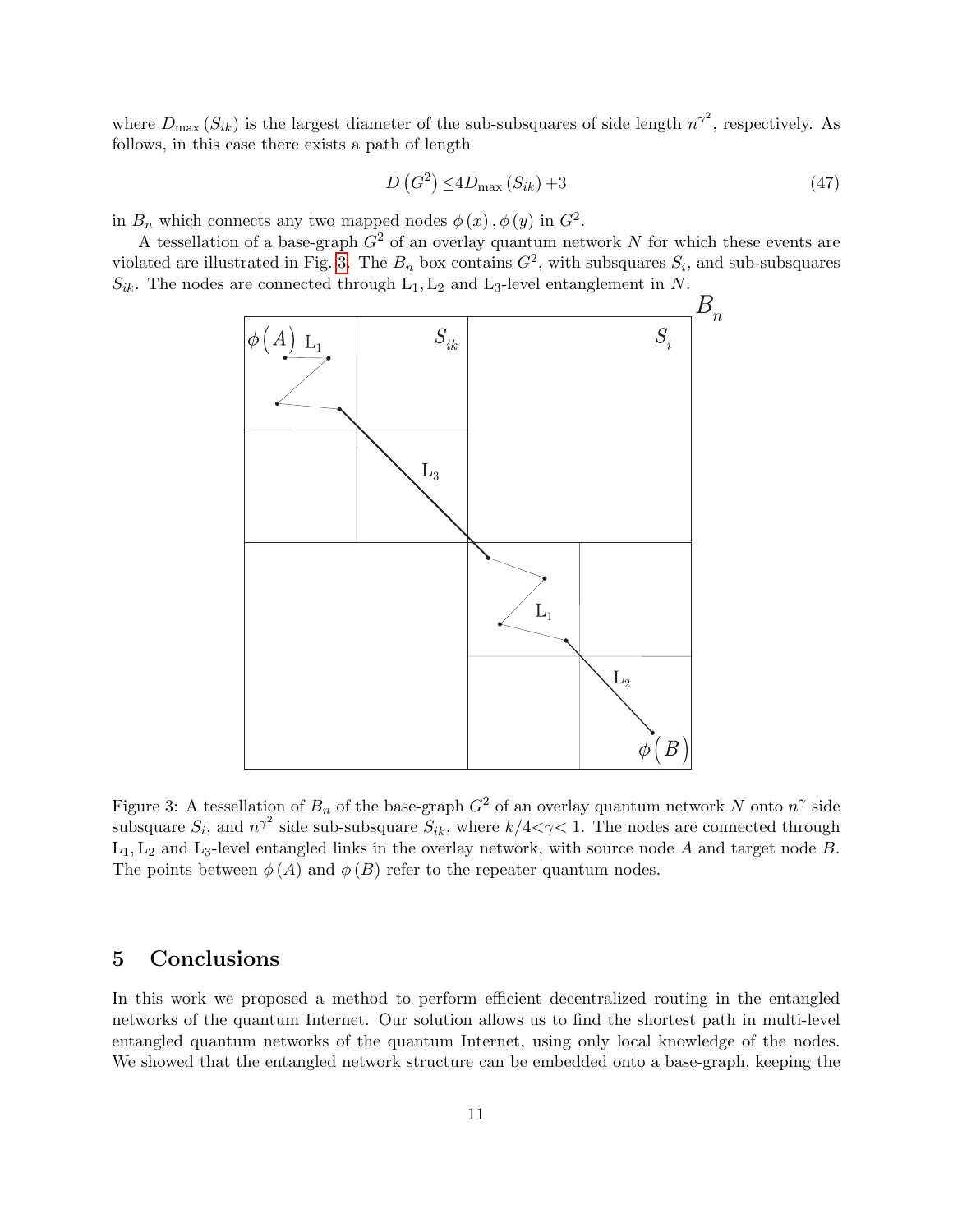probability distribution of the entangled links and allowing us to construct efficient decentralized routing. The results can be directly applied in practical quantum communications, experimental long-distance quantum key distribution, quantum repeater networks, future quantum Internet, and quantum networking scenarios.

### Acknowledgements

This work was partially supported by the European Research Council through the Advanced Fellow Grant, in part by the Royal Society's Wolfson Research Merit Award, in part by the Engineering and Physical Sciences Research Council under Grant EP/L018659/1, by the Hungarian Scientific Research Fund - OTKA K-112125, and by the National Research Development and Innovation Office of Hungary (Project No. 2017-1.2.1-NKP-2017-00001).

# References

- <span id="page-11-0"></span>[1] R. Van Meter, Quantum Networking, John Wiley and Sons Ltd, ISBN 1118648927, 9781118648926 (2014).
- [2] S. Imre and L. Gyongyosi. Advanced Quantum Communications An Engineering Approach. Wiley-IEEE Press (New Jersey, USA), (2012).
- [3] L. Gyongyosi, Decentralized Routing for Quantum Repeater Networks, QCrypt17 (2017).
- <span id="page-11-1"></span>[4] S. Lloyd, J.H. Shapiro, F.N.C. Wong, P. Kumar, S.M. Shahriar, and H.P. Yuen. Infrastructure for the quantum Internet, ACM SIGCOMM Computer Communication Review, 34(5):9–20, (2004).
- <span id="page-11-2"></span>[5] Kimble, H. J. Nature 453, 1023 - 1030 (2008).
- [6] Yuan, Z., Chen, Y., Zhao, B., Chen, S., Schmiedmayer. J. & Pan, J.-W. Nature 454, 1098-1101 (2008).
- [7] Lloyd, S., Mohseni, M. and Rebentrost, P. Quantum principal component analysis. Nature Physics, 10, 631 (2014).
- <span id="page-11-3"></span>[8] R. Van Meter, T. Satoh, T. D. Ladd, W. J. Munro, K. Nemoto, Path Selection for Quantum Repeater Networks, Networking Science, Vol. 3, Issue 1-4, pp 82-95 (2013).
- <span id="page-11-4"></span>[9] J. Kleinberg, The Small-World Phenomenon: An Algorithmic Perspective, Proceedings of the 32nd Annual ACM Symposium on Theory of Computing (STOC'00), (2000).
- <span id="page-11-6"></span>[10] O. Sandberg, Distributed Routing in Small-World Networks, ALENEX (2006).
- <span id="page-11-5"></span>[11] N. Evans, C. G. Dickey, C. Grothoff, Routing in the Dark: Pitch Black, ACSAC (2007).
- <span id="page-11-7"></span>[12] M. Franceschetti, R. Meester, Random Networks for Communication, Cambridge University Press (2008).
- [13] M. Newman, D. Watts, A.-L. Barabasi, The Structure and Dynamics of Networks, Princeton University Press (2006).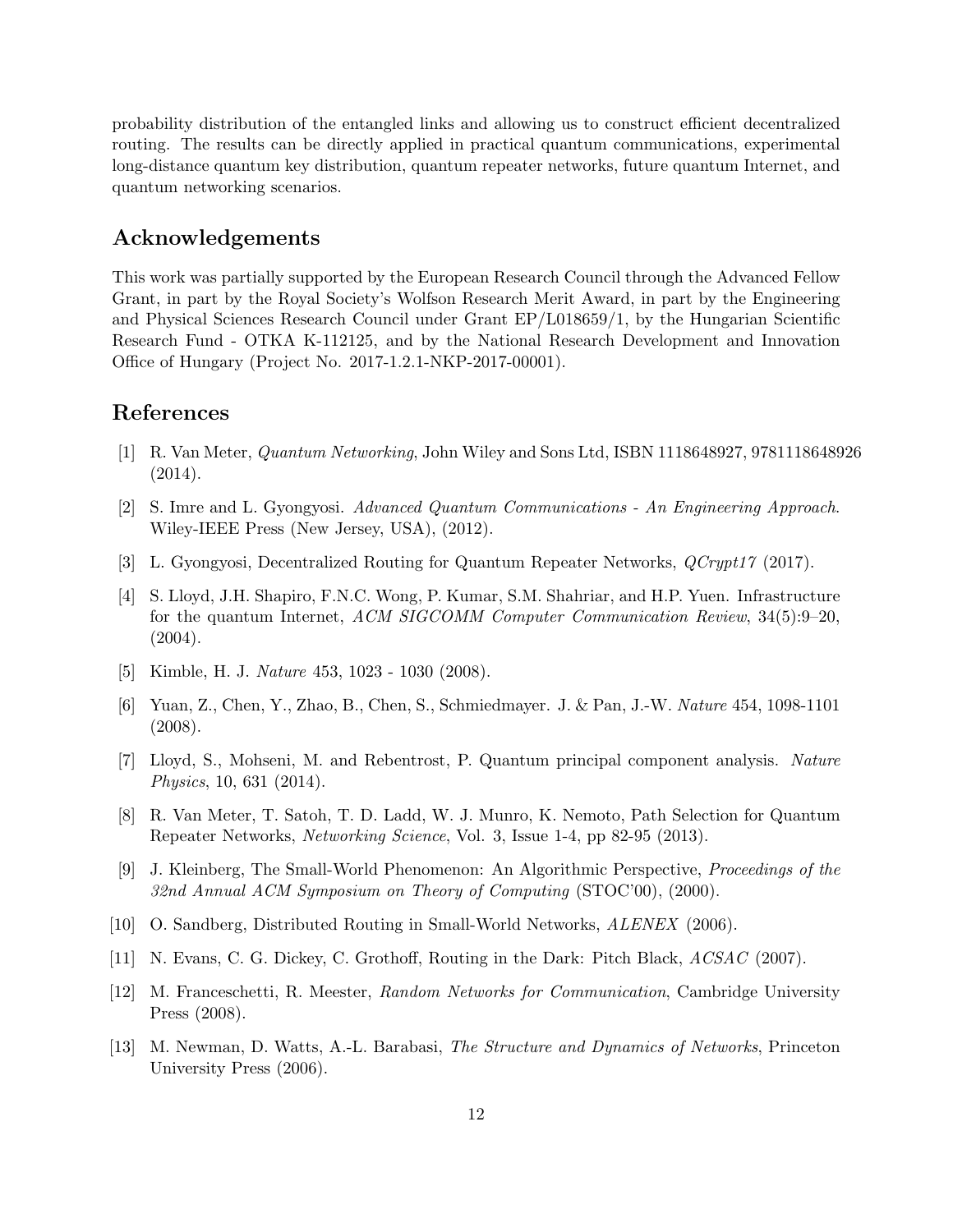- <span id="page-12-1"></span>[14] A. Kak, Lecture Notes on Computer and Network Security, Small-World Peer-to-Peer Networks and Their Security Issues (2016).
- <span id="page-12-0"></span>[15] Kok, P., Munro, W. J., Nemoto, K., Ralph, T. C., Dowling, J. P. and Milburn, G. J. Linear optical quantum computing with photonic qubits. Rev. Mod. Phys. 79, 135-174 (2007).
- [16] Gisin, N. and Thew, R. Quantum Communication. Nature Photon. 1, 165-171 (2007).
- [17] Enk, S. J., Cirac, J. I. and Zoller, P. Photonic channels for quantum communication. Science, 279, 205-208 (1998).
- [18] Briegel, H. J., Dur, W., Cirac, J. I. and Zoller, P. Quantum repeaters: the role of imperfect local operations in quantum communication. *Phys. Rev. Lett.* 81, 5932-5935 (1998).
- [19] Dur, W., Briegel, H. J., Cirac, J. I. and Zoller, P. Quantum repeaters based on entanglement purification. Phys. Rev. A, 59, 169-181 (1999).
- [20] Duan, L. M., Lukin, M. D., Cirac, J. I. and Zoller, P. Long-distance quantum communication with atomic ensembles and linear optics. Nature, 414, 413-418 (2001).
- [21] Van Loock, P., Ladd, T. D., Sanaka, K., Yamaguchi, F., Nemoto, K., Munro, W. J. and Yamamoto, Y. Hybrid quantum repeater using bright coherent light. *Phys. Rev. Lett*, 96, 240501 (2006).
- [22] Zhao, B., Chen, Z. B., Chen, Y. A., Schmiedmayer, J. and Pan, J. W. Robust creation of entanglement between remote memory qubits. Phys. Rev. Lett. 98, 240502 (2007).
- [23] Goebel, A. M., Wagenknecht, G., Zhang, Q., Chen, Y., Chen, K., Schmiedmayer, J. and Pan, J. W. Multistage Entanglement Swapping. Phys. Rev. Lett. 101, 080403 (2008).
- [24] Simon C., de Riedmatten H., Afzelius M., Sangouard N., Zbinden H. and Gisin N. Quantum Repeaters with Photon Pair Sources and Multimode Memories. Phys. Rev. Lett. 98, 190503 (2007).
- [25] Tittel, W., Afzelius, M., Chaneliere, T., Cone, R. L., Kroll, S., Moiseev, S. A. and Sellars, M. Photon-echo quantum memory in solid state systems. Laser Photon. Rev. 4, 244-267 (2009).
- [26] Sangouard, N., Dubessy, R. and Simon, C. Quantum repeaters based on single trapped ions. Phys. Rev. A, 79, 042340 (2009).
- [27] Dur, W. and Briegel, H. J. Entanglement purification and quantum error correction. Rep. Prog. Phys, 70, 1381-1424 (2007).
- [28] Kobayashi H, Le Gall F, Nishimura, Hand Rotteler, General scheme for perfect quantum network coding with free classical, *Communication Lecture Notes in Computer Science* (Automata, Languages and Programming SE-52 vol. 5555) ed S Albers et al (Berlin Heidelberg: Springer) pp 622-33, (2009).
- [29] Leung D, Oppenheim J and Winter A, Quantum network communication; the butterfly and beyond, IEEE Trans. Inf. Theory 56, 3478-90. (2010).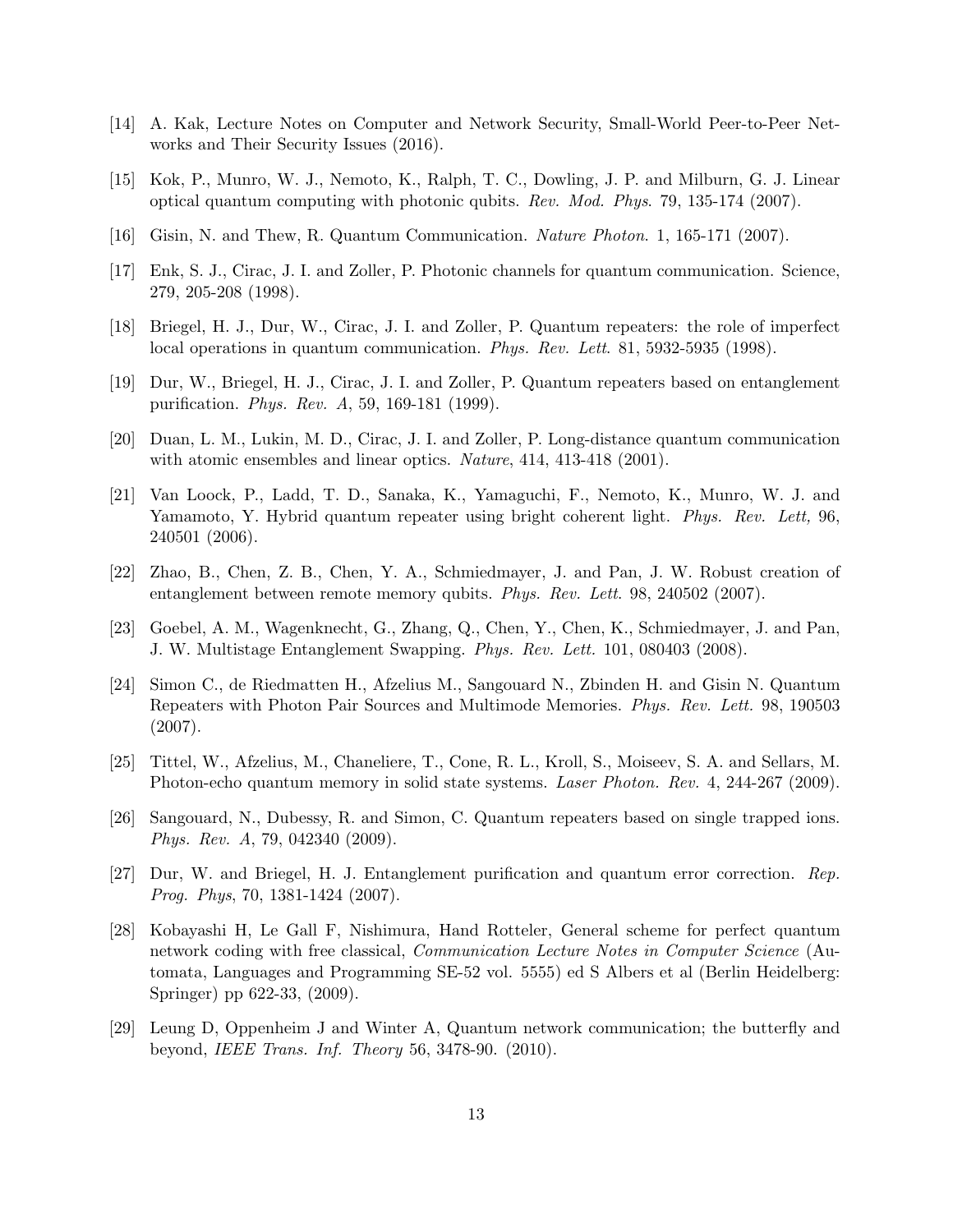- [30] Kobayashi H, Le Gall F, Nishimura Hand Rotteler, Perfect quantum network communication protocol based on classical network coding, Proceedings of 2010 IEEE International Symposium on Information Theory (ISIT) pp 2686-90. (2010).
- [31] M. Hayashi, Prior entanglement between senders enables perfect quantum network coding with modification, *Physical Review A*, Vol.76, 040301 $(R)$  (2007)
- [32] Hayashi M, Iwama K, Nishimura H, Raymond R and Yamashita S, Quantum network coding, Lecture Notes in Computer Science (STACS 2007 SE52 vol. 4393) ed WThomas and P Weil (Berlin Heidelberg: Springer) (2007).
- [33] Lin Chen, Masahito Hayashi, Multicopy and stochastic transformation of multipartite pure states, Physical Review A, Vol.83, No.2, 022331, (2011).
- <span id="page-13-0"></span>[34] Eddie Schoute, Laura Mancinska, Tanvirul Islam, Iordanis Kerenidis, Stephanie Wehner, Shortcuts to quantum network routing, arXiv:1610.05238 (2016).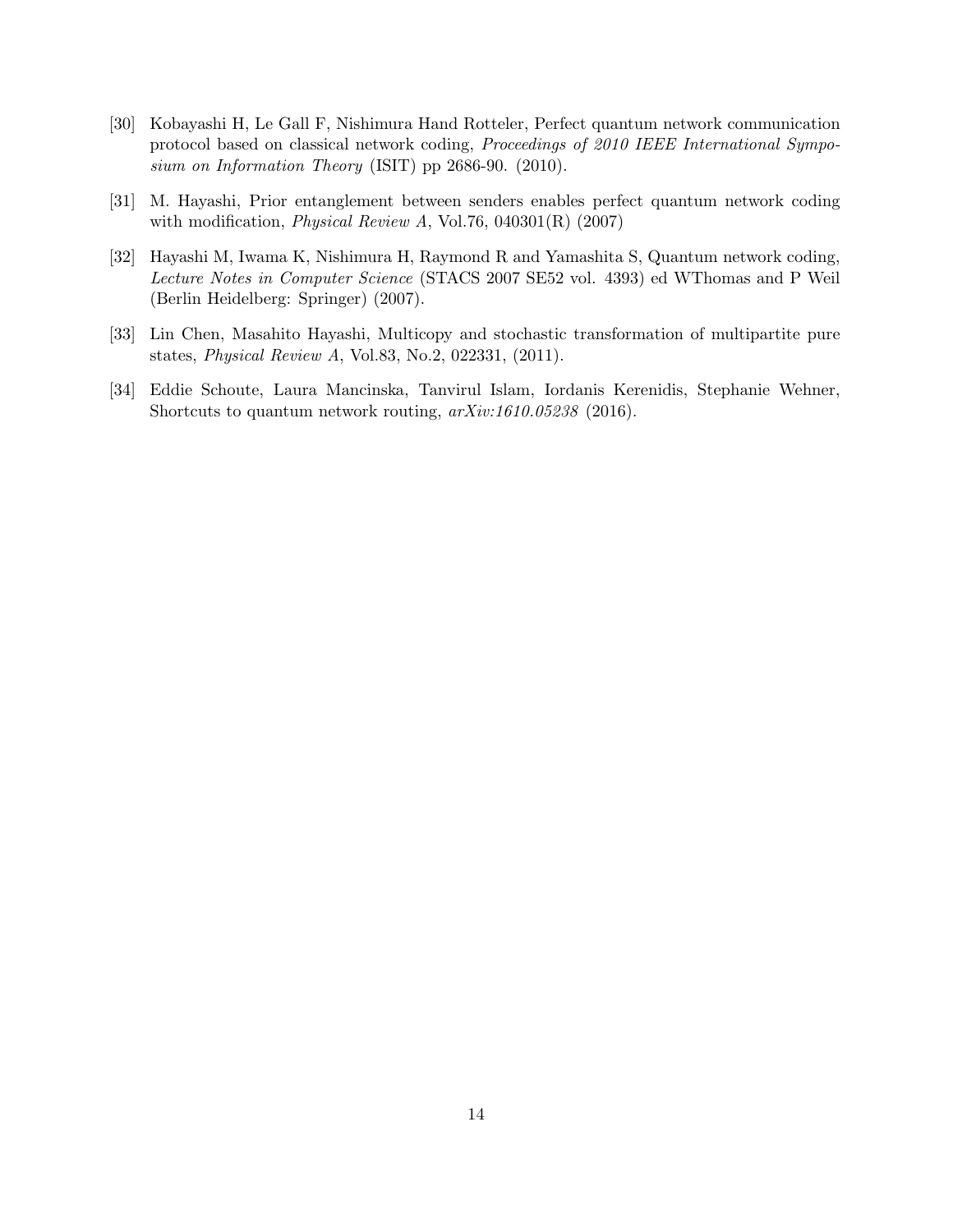# A Appendix

## A.1 Notations

<span id="page-14-0"></span>The notations of the manuscript are summarized in Table [A.1.](#page-14-0)

| <i>Notation</i>    | Description                                                                                                     |
|--------------------|-----------------------------------------------------------------------------------------------------------------|
| L1                 | Manhattan distance (L1 metric).                                                                                 |
| l                  | Level of entanglement.                                                                                          |
| $\cal F$           | Fidelity of entanglement.                                                                                       |
| $L_l$              | An <i>l</i> -level entangled link. For an $L_l$ link, the hop-<br>distance is $2^{l-1}$ .                       |
| $d(x,y)_{L}$       | Hop-distance of an <i>l</i> -level entangled link between<br>nodes $x$ and $y$ .                                |
| $L_1$              | L <sub>1</sub> -level (direct) entanglement, $d(x, y)$ <sub>L<sub>1</sub></sub> =2 <sup>0</sup> = 1.            |
| L <sub>2</sub>     | L <sub>2</sub> -level entanglement, $d(x, y)_{L_2} = 2^1 = 2$ .                                                 |
| $L_3$              | L <sub>3</sub> -level entanglement, $d(x, y)_{L_3} = 2^2 = 4$ .                                                 |
| E(x,y)             | An edge between quantum nodes $x$ and $y$ , refers to<br>an $L_l$ -level entangled link.                        |
| $Pr_{L_l}(E(x,y))$ | Probability of existence of an<br>entangled<br>link<br>$E(x, y), 0 < Pr_{L_l}(E(x, y)) \leq 1.$                 |
| $\cal N$           | Overlay quantum network, $N=(V, E)$ , where V is<br>the set of nodes, $E$ is the set of edges.                  |
| $\boldsymbol{V}$   | Set of nodes of N.                                                                                              |
| E                  | Set of edges of $N$ .                                                                                           |
| $G^k$              | An $n$ -size, $k$ -dimensional base-graph.                                                                      |
| $\it{n}$           | Size of base-graph $G^k$ .                                                                                      |
| $\kappa$           | Dimension of base-graph $G^k$ .                                                                                 |
| А                  | Transmitter node, $A \in V$ .                                                                                   |
| $\boldsymbol{B}$   | Receiver node, $B \in V$ .                                                                                      |
| $R_i$              | A repeater node in V, $R_i \in V$ .                                                                             |
| $E_j$              | Identifies an L <sub>l</sub> -level entanglement, $l=1,\ldots,r$ , be-<br>tween quantum nodes $x_j$ and $y_j$ . |
| $E = \{E_i\}$      | Let $E = \{E_j\}, j = 1, \ldots, m$ refer to a set of edges be-<br>tween the nodes of $V$ .                     |

Table A.1: Summary of notations.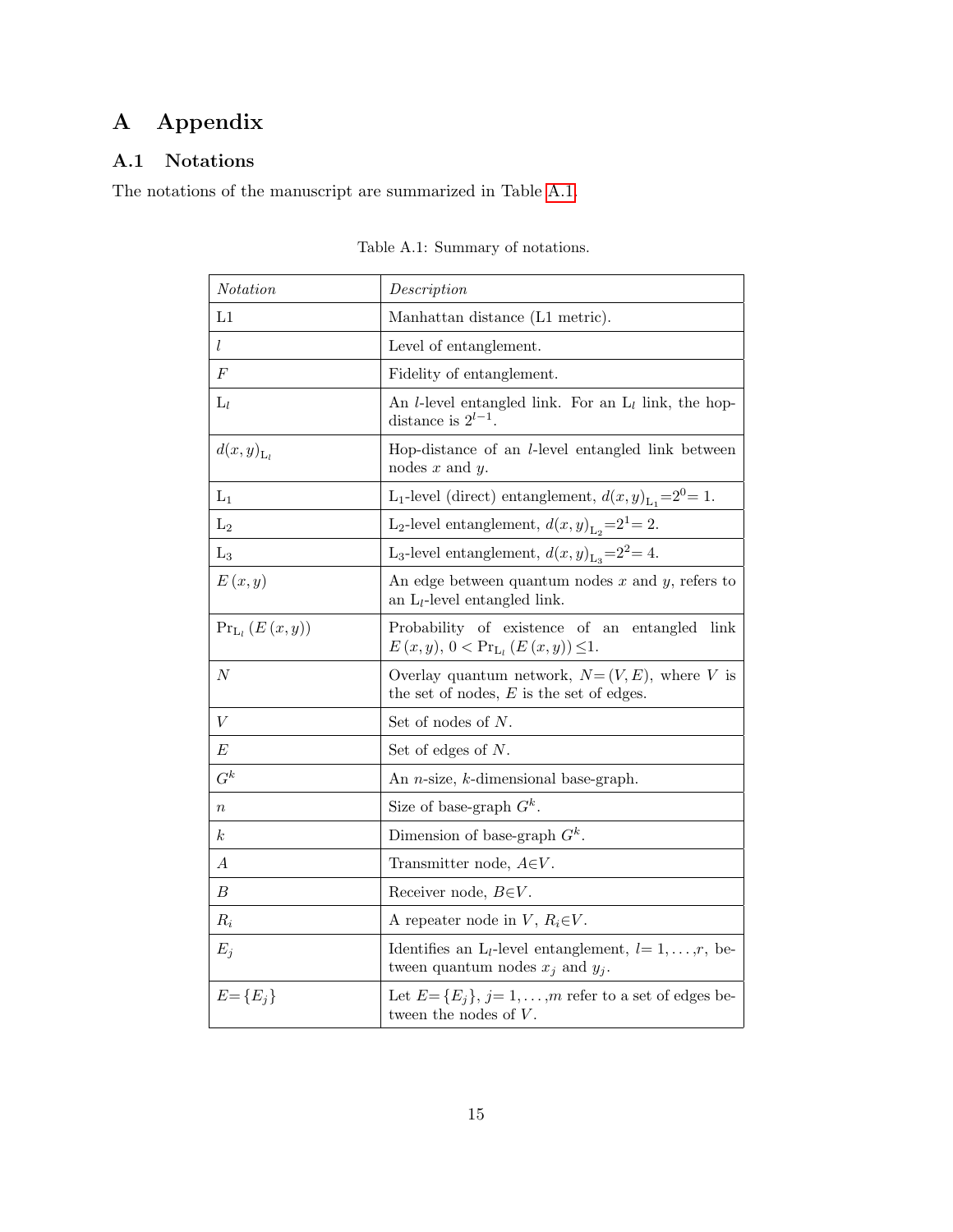| $\phi(x)$                              | Position assigned to an overlay quantum network<br>node $x \in V$ in a k-dimensional, <i>n</i> -sized finite square-<br>lattice base-graph $G^k$ .                                                                                                                                        |
|----------------------------------------|-------------------------------------------------------------------------------------------------------------------------------------------------------------------------------------------------------------------------------------------------------------------------------------------|
| $\phi: V \rightarrow G^k$              | Mapping function that achieves the mapping from<br>V onto $G^k$ .                                                                                                                                                                                                                         |
| $d(\phi(x), \phi(y))$                  | L1 distance between $\phi(x)$ and $\phi(y)$ in $G^k$ .<br>For<br>$\phi(x) = (j, k), \phi(y) = (m, o)$ evaluated as<br>$d((j,k),(m,o)) =  m-j  +  o-k .$                                                                                                                                   |
| $p(\phi(x), \phi(y))$                  | The probability that $\phi(x)$ and $\phi(y)$ are connected<br>through an $L_l$ -level entanglement in $G^k$ .                                                                                                                                                                             |
| $H_n$                                  | Normalizing<br>defined<br>term,<br>as<br>$H_n = \sum_{z} d(\phi(x), \phi(z)).$                                                                                                                                                                                                            |
| $c_{\phi(x),\phi(y)}$                  | Constant, defined as<br>$c_{\phi(x),\phi(y)} = \Pr_{L_l}(E(x,y)) - \frac{d(\phi(x),\phi(y))^{-k}}{H_n},$<br>where $Pr_{L_l}(E(x, y))$ is the probability that nodes<br>$x, y \in V$ are connected through an L <sub>l</sub> -level entangle-<br>ment in the overlay quantum network $N$ . |
| $\Pr(E \phi)$                          | Conditional probability between the $\phi(\cdot)$ configura-<br>tion of positions of the quantum nodes in $G^k$ and<br>the set $E$ of the $m$ edges of the overlay network $V$ .                                                                                                          |
| $\Pr(\phi E)$                          | Posteriori distribution of configuration $\phi$ at a given<br>set $E$ .                                                                                                                                                                                                                   |
| $\Pr\left(\phi\right)$                 | Candidate distribution.                                                                                                                                                                                                                                                                   |
| q(r s)                                 | Proposal density function to stabilize the Markov<br>chain, proposes a next state $s^*$ given a state $s_i$ .                                                                                                                                                                             |
| $u_j$                                  | The $j^{th}$ neighbor quantum node of $x_i$ , $\{x_i, u_j\} \in E$<br>with base-graph position $\phi(u_i) \in G^k$ .                                                                                                                                                                      |
| $v_j$                                  | The $j^{th}$ neighbor quantum node of $y_i$ , $\{y_i, v_j\} \in E$<br>with base-graph position $\phi(v_j) \in G^k$ .                                                                                                                                                                      |
| $ \phi(u_i)\rangle,  \phi(v_i)\rangle$ | Quantum systems, prepared locally by all $u_i$ and $v_i$<br>neighbor nodes of $x_i, y_i$ .                                                                                                                                                                                                |
| М                                      | measurement, which<br>Local<br>yields<br>$M \phi(u_j)\rangle = \phi(u_j)$ and $M \phi(v_j)\rangle = \phi(v_j)$ .                                                                                                                                                                          |
| $\zeta(x_i,y_i)$                       | Parameter for the evaluation of the results of the<br>local measurements of two nodes $x_i$ and $y_i$ .                                                                                                                                                                                   |
| $\Phi(x_i, y_i)$                       | Parameter for the evaluation of the results of the<br>local measurements of two nodes $x_i$ and $y_i$ .                                                                                                                                                                                   |
| swap                                   | Swap operation. The $x_i, y_i$ -swap of $\phi_1$ ,<br>such<br>that $\phi_1(x_i) = \phi_2(y_i), \quad \phi_1(y_i) = \phi_2(x_i),$<br>and<br>$\phi_1(z_i) = \phi_2(z_i)$ for all $z_i \neq x_i, y_i$ .                                                                                      |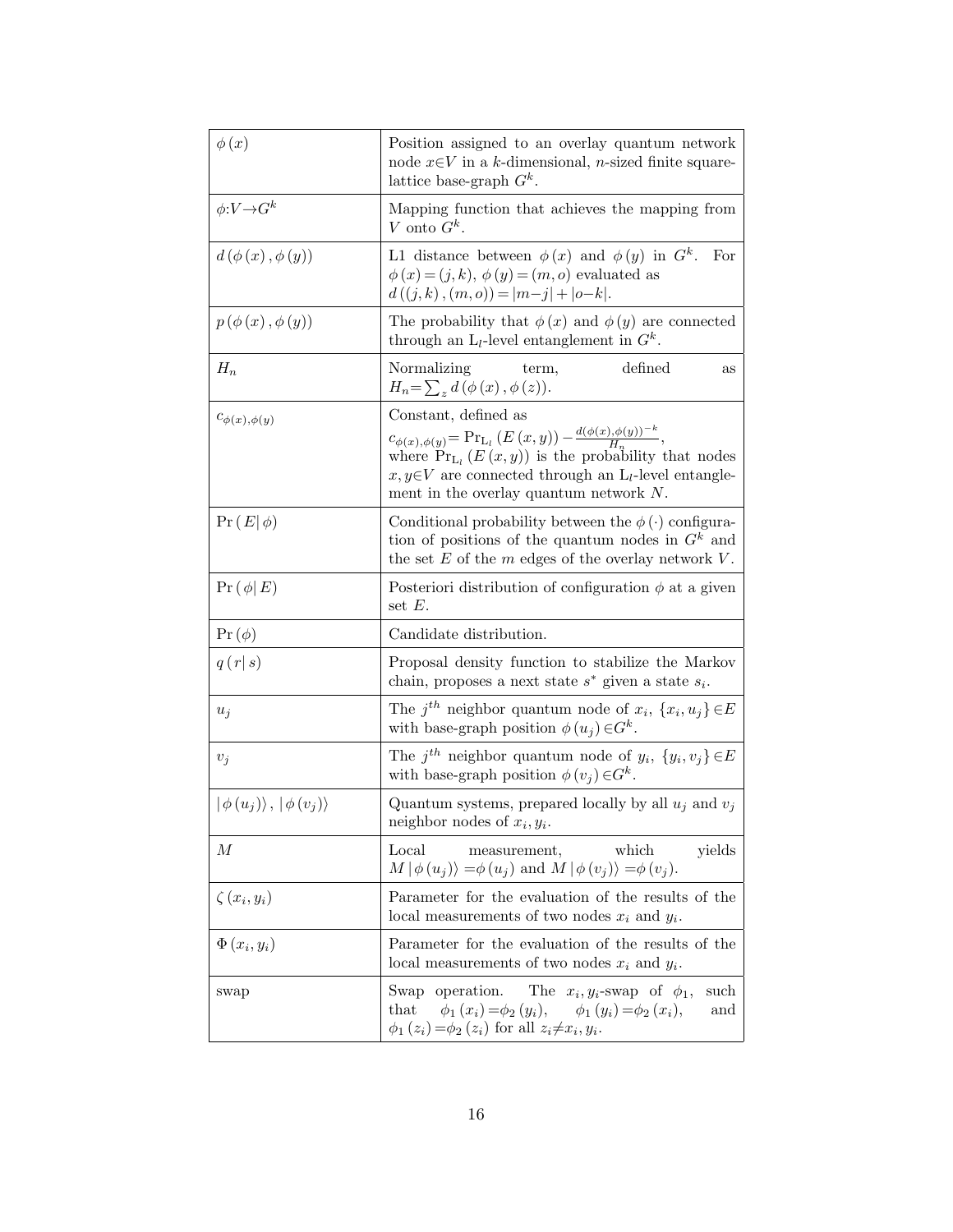| $p_{swap}(\phi(x_i), \phi(y_i))$ | Swapping probability. Nodes $x_i, y_i$ swap their posi-<br>tion information with this probability.                                                                                                                                      |
|----------------------------------|-----------------------------------------------------------------------------------------------------------------------------------------------------------------------------------------------------------------------------------------|
| $\mathcal{A}$                    | Decentralized algorithm $A$ in the k-dimensional n-<br>sized base-graph $G^k$ .                                                                                                                                                         |
| $D(G^k)$                         | Diameter of $G^k$ . Refers to the maximum value of<br>the shortest path (total number of edges on a path)<br>between any pair of mapped nodes in $G^k$ .                                                                                |
| $D(\mathcal{A})$                 | Minimal number of steps required by $A$ to find the<br>shortest path.                                                                                                                                                                   |
| $B_n$                            | Box of size $n \times n$ .                                                                                                                                                                                                              |
| $S_i$                            | Subsquare of $B_n$ of side length $n^{\gamma}$ , where $k/4 < \gamma < 1$ .                                                                                                                                                             |
| $S_{ik}$                         | Sub-subsquares of side length $n^{\gamma^2}$ , yielded from the<br>subdivision of a subsquare $S_i$ into smaller units.                                                                                                                 |
| $A_1$                            | Event that there exists at least two subsquares $S_i$<br>and $S_j$ in $B_n$ such that there is no exists edge be-<br>tween them.                                                                                                        |
| $A_2$                            | Event that there exists at one $S_i$ in $B_n$ such that<br>there are two sub-subsquares $S_{ik}$ in $S_i$ which are not<br>connected by edge.                                                                                           |
| $D_{\max}(S_i)$                  | Largest diameter of the $S_i$ subsquares of side length<br>$n^{\gamma}$ .                                                                                                                                                               |
| $D_{\max}\left(S_{ik}\right)$    | The largest diameter of the $S_{ik}$ sub-subsquares of<br>side length $n^{\gamma^2}$ .                                                                                                                                                  |
| $T\left(\phi_1,\phi_2\right)$    | Transition matrix, where $\phi_2$ is the $x_i, y_i$ -swap of<br>$\phi_1$ , such that $\phi_1(x_i) = \phi_2(y_i)$ , $\phi_1(y_i) = \phi_2(x_i)$ , and<br>$\phi_1(z_i) = \phi_2(z_i)$ for all $z_i \neq x_i, y_i$ .                       |
| $\Omega$ ( $\phi_1, \phi_2$ )    | Parameter for the definition of Markov chain, de-<br>fined as<br>$\Omega(\phi_1, \phi_2) = 1/\left(n + \left(\begin{array}{c} n \\ 2 \end{array}\right)\right)$ , where <i>n</i> is the size of<br>the k-dimensional base-graph $G^k$ . |
| $\varepsilon$ $(\phi_1, \phi_2)$ | Parameter for the definition of Markov chain.                                                                                                                                                                                           |
| $E(x\vee y)$                     | Edges connected to $x \in V$ or $y \in V$ .                                                                                                                                                                                             |
| $_{m}$                           | Iteration step. Utilizing the tessellation of $B_n$ for m<br>times results in end squares with side length $n^{\gamma^m}$ ,<br>for which situation m events, $A_1, \ldots, A_m$ exist.                                                  |
| C, Z                             | Constants, $C>0$ , $Z>0$ .                                                                                                                                                                                                              |
| $e_j$                            | Event.                                                                                                                                                                                                                                  |
| $\Pr(e_j)$                       | Probability that an event $e_j$ occurs.                                                                                                                                                                                                 |